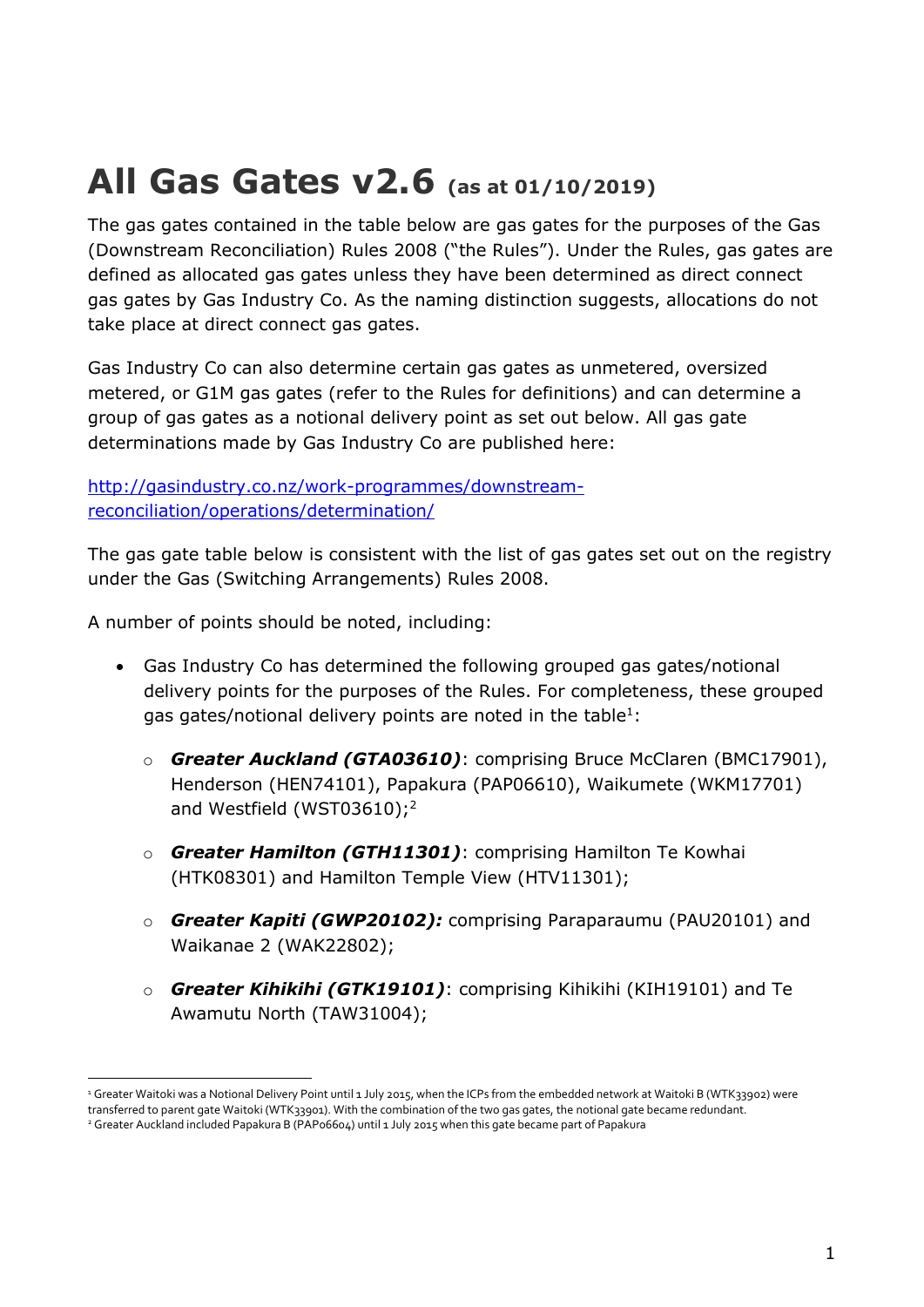- o *Greater Mt Maunganui (GMM08001)*: comprising Mt Maunganui (MMU08001), Papamoa (PPA33201) and Papamoa 2 (PPA33202); 3
- o *Greater Tauranga (GTT07701)*: comprising Pyes Pa (PYE36601) and Tauranga (TRG07701); and
- o *Greater Waitangirua (GTW06910)*: comprising Waitangirua (WTG06910) and Pauatahanui 1 (PAH23201)
- Te Awamutu North (TAW31004) is not listed as a separate gas gate on OATIS. It is not listed in the transmission pricing schedule. No shipper may reserve capacity at it. This gas gate is used to "top up" the Te Awamutu distribution network from time to time. Vector includes the metered injection quantities for TAW31004 in the metered injection quantities for Kihikihi (KIH19101).
- From 20 April 2016, First Gas Limited took ownership of Vector's transmission pipelines and non-Auckland distribution pipelines. First Gas Limited also took ownership of Maui Development Limited's transmission pipelines from 15 June 2016. The codes associated with pipeline owners are:

| <b>Participant Name</b>    | <b>Participant Role</b>   | <b>Participant Code</b> |
|----------------------------|---------------------------|-------------------------|
| First Gas Limited          | Distributor               | <b>NGCD</b>             |
|                            | Transmission System Owner | <b>VCTX and MAUI</b>    |
| GasNet                     | Distributor               | <b>GNET</b>             |
| Nova                       | Distributor               | <b>NOVA</b>             |
| Powerco                    | Distributor               | <b>POCO</b>             |
| <b>Vector Distribution</b> | Distributor               | <b>UNLG</b>             |

<sup>3</sup> Papamoa 2 (PPA33202) joined Greater Mt Maunganui (GMM08001) with effect 1 August 2017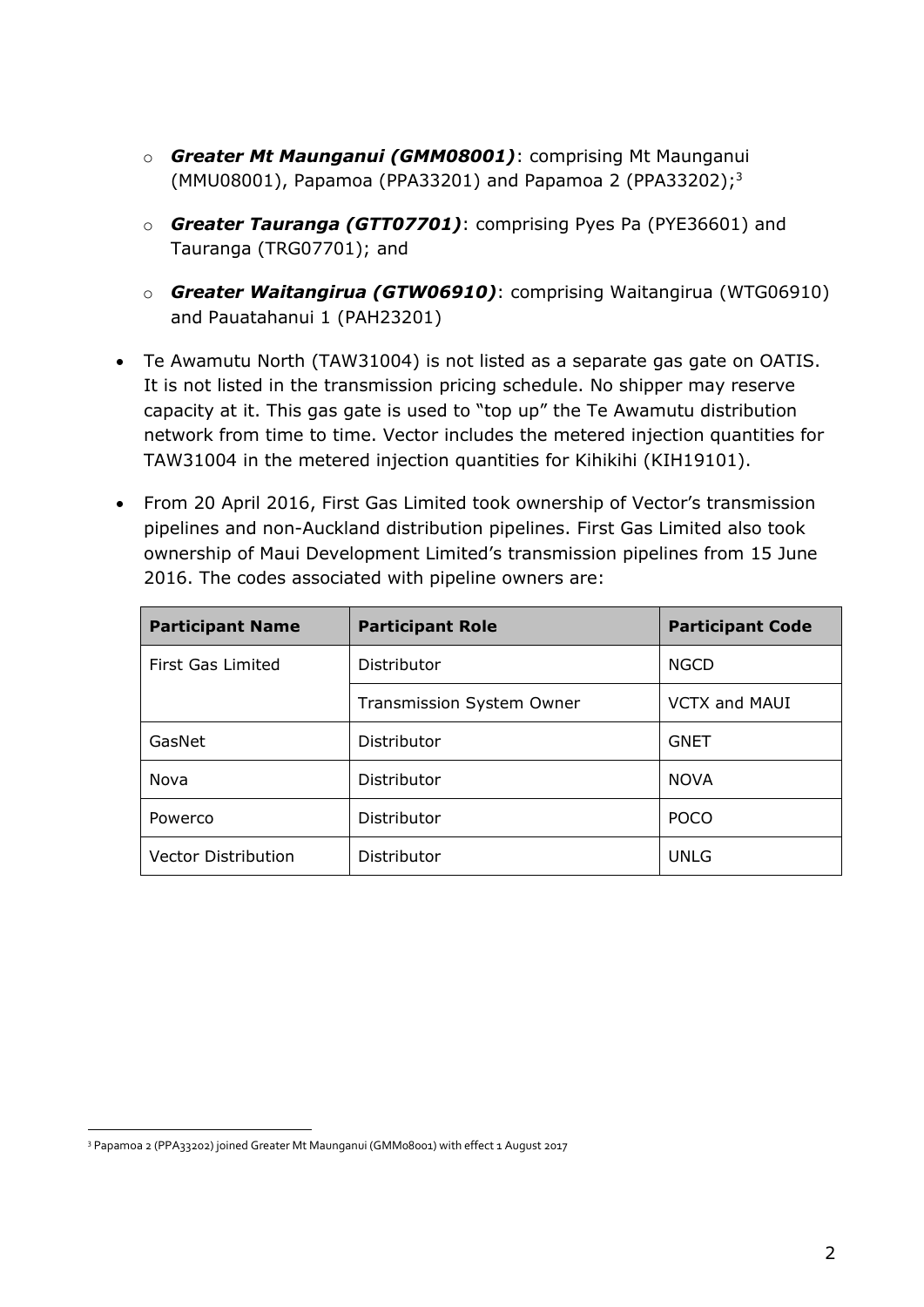| <b>Gas Gate Name</b>            | <b>Gas Gate</b><br><b>Code</b> | Allocated/<br><b>Direct Connect</b> | <b>Network</b> | Unmetered/<br><b>Oversized</b> | <b>Notes</b>                                                                |
|---------------------------------|--------------------------------|-------------------------------------|----------------|--------------------------------|-----------------------------------------------------------------------------|
| Alfriston                       | ALF15501                       | Direct connect                      | <b>UNLG</b>    |                                |                                                                             |
| Ashhurst                        | ASH34301                       | Allocated                           | <b>POCO</b>    |                                |                                                                             |
| <b>Ballance</b><br>Ammonia-Urea | <b>BAL08201</b>                | Direct connect                      | <b>VCTX</b>    |                                |                                                                             |
| <b>Ballance</b><br>Ammonia-Urea | <b>BAL09626</b>                | Direct connect                      | <b>VCTX</b>    |                                |                                                                             |
| Belmont                         | BEL24510                       | Allocated                           | <b>POCO</b>    |                                |                                                                             |
| <b>Broadlands</b>               | BRO36301                       | Direct connect                      | <b>VCTX</b>    |                                |                                                                             |
| <b>Bruce McClaren</b>           | BMC17901                       | Allocated at<br>GTA03610            | <b>UNLG</b>    |                                |                                                                             |
| Cambridge                       | CAM17201                       | Allocated                           | <b>NGCD</b>    |                                |                                                                             |
| Dannevirke                      | DAN05001                       | Allocated                           | <b>POCO</b>    |                                |                                                                             |
| Drury 1                         | DRU15101                       | Allocated                           | <b>UNLG</b>    |                                | ICPs transferred from Drury 2 with effect from 1<br>July 2015               |
| Drury 2                         | DRU15102                       | Allocated                           | <b>NGCD</b>    |                                | Decommissioned with effect from 1 July 2015.<br>ICPs transferred to Drury 1 |
| Edgecumbe                       | EGC30702                       | Allocated                           | <b>NGCD</b>    |                                |                                                                             |
| Edgecumbe DF                    | EGC30701                       | Allocated                           | <b>NGCD</b>    |                                |                                                                             |
| Eltham                          | ELM12301                       | Allocated                           | <b>POCO</b>    |                                |                                                                             |
| Feilding                        | FLD03001                       | Allocated                           | <b>POCO</b>    |                                |                                                                             |
| Flat Bush (Nova)                | FLB15601                       | Allocated                           | <b>NOVA</b>    |                                |                                                                             |
| Flockhouse                      | FLH21901                       | Allocated                           | <b>GNET</b>    | Oversized                      |                                                                             |
| Foxton                          | FOX22101                       | Allocated                           | <b>POCO</b>    |                                |                                                                             |
| Gisborne                        | GIS07810                       | Allocated                           | <b>NGCD</b>    |                                |                                                                             |
| Glenbrook                       | GLB03401                       | Direct connect                      | <b>VCTX</b>    |                                |                                                                             |

## **Gas gates (TSO: First Gas Limited-VCTX)**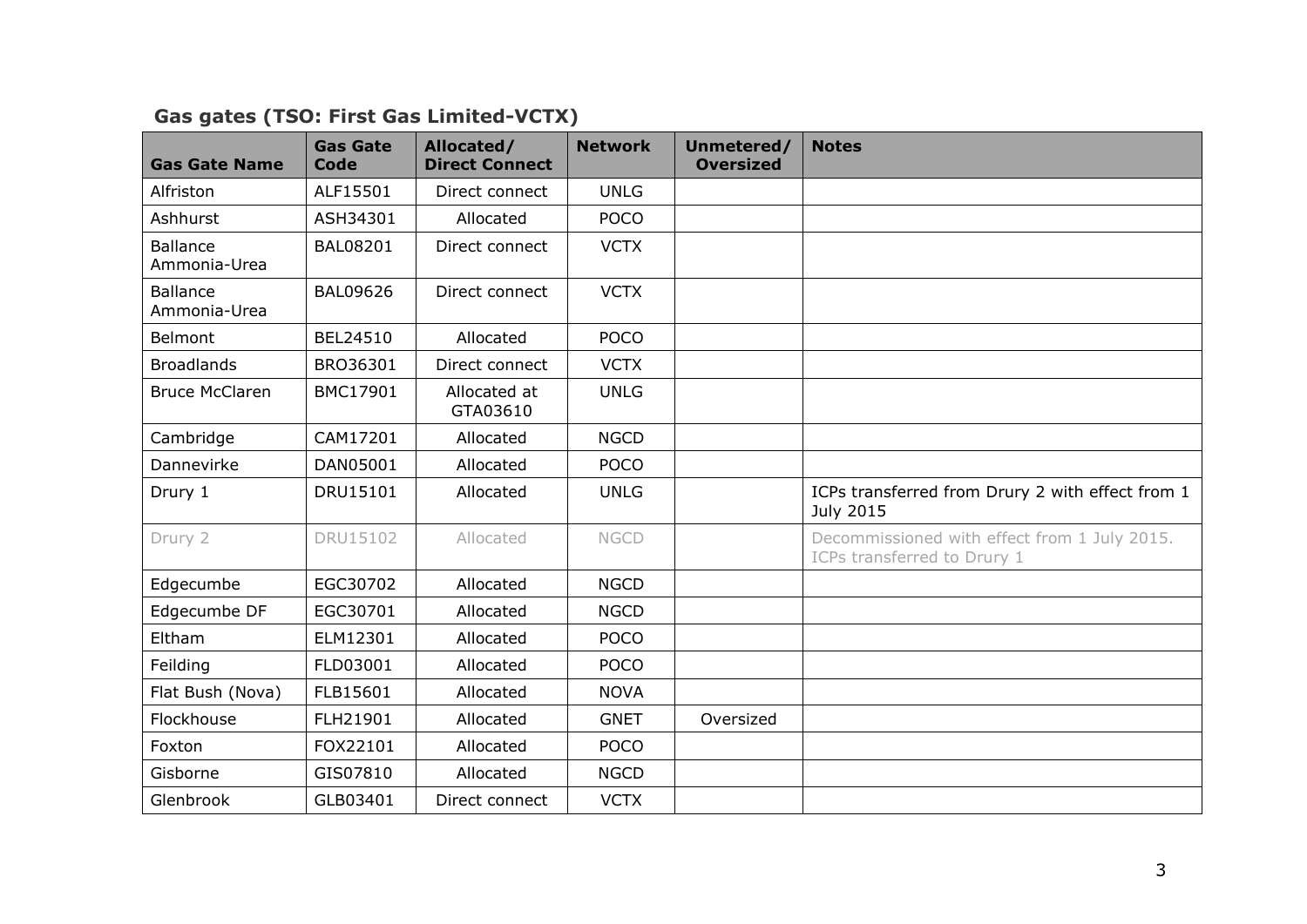| <b>Gas Gate Name</b>           | <b>Gas Gate</b><br><b>Code</b> | Allocated/<br><b>Direct Connect</b> | <b>Network</b>        | Unmetered/<br><b>Oversized</b> | <b>Notes</b>                                                                                                                      |
|--------------------------------|--------------------------------|-------------------------------------|-----------------------|--------------------------------|-----------------------------------------------------------------------------------------------------------------------------------|
| <b>Greater Auckland</b>        | GTA03610                       | Allocated                           | <b>UNLG</b>           |                                |                                                                                                                                   |
| <b>Greater Hamilton</b>        | GTH11301                       | Allocated                           | <b>NGCD</b>           |                                |                                                                                                                                   |
| Greater Kapiti                 | GWP20102                       | Allocated                           | <b>NGCD</b>           |                                | Commissioned with effect from 1 October 2019.                                                                                     |
| Greater Kihikihi               | GTK19101                       | Allocated                           | <b>NGCD</b>           |                                |                                                                                                                                   |
| <b>Greater Mt</b><br>Maunganui | GMM08001                       | Allocated                           | <b>NGCD</b>           |                                |                                                                                                                                   |
| Greater Tauranga               | GTT07701                       | Allocated                           | <b>NGCD</b>           |                                |                                                                                                                                   |
| Greater<br>Waitangirua         | GTW06910                       | Allocated                           | <b>POCO</b>           |                                |                                                                                                                                   |
| Greater Waitoki                | GTW33901                       | Allocated                           | NGCD /<br><b>UNLG</b> |                                | Decommissioned with effect from 1 July 2015                                                                                       |
| <b>Hamilton Te</b><br>Kowhai   | HTK08301                       | Allocated at<br>GTH11301            | <b>NGCD</b>           |                                |                                                                                                                                   |
| Hamilton Temple<br>View        | HTV11301                       | Allocated at<br>GTH11301            | <b>NGCD</b>           |                                |                                                                                                                                   |
| Harrisville                    | HAR11801                       | Allocated                           | <b>NGCD</b>           |                                | Decommissioned with effect from 1 June 2015.<br>ICPs transferred to Harrisville                                                   |
| Harrisville 2                  | HAR11802                       | Allocated                           | <b>UNLG</b>           |                                | ICPs transferred from Harrisville with effect<br>from 1 June 2015. Network code changed from<br>NGCD with effect from 1 July 2015 |
| Hastings                       | <b>HST05210</b>                | Allocated                           | <b>POCO</b>           |                                |                                                                                                                                   |
| Hastings (Nova)                | <b>HST05203</b>                | Allocated                           | <b>NOVA</b>           |                                |                                                                                                                                   |
| Hawera                         | HWA20801                       | Allocated                           | <b>POCO</b>           |                                |                                                                                                                                   |
| Hawera (Nova)                  | HWA20802                       | Allocated                           | <b>NOVA</b>           |                                |                                                                                                                                   |
| Henderson                      | HEN74101                       | Allocated at<br>GTA03610            | <b>UNLG</b>           |                                |                                                                                                                                   |
| Horotiu                        | HRU16101                       | Allocated                           | <b>NGCD</b>           |                                |                                                                                                                                   |
| Huntly                         | HTL16601                       | Allocated                           | <b>NGCD</b>           |                                |                                                                                                                                   |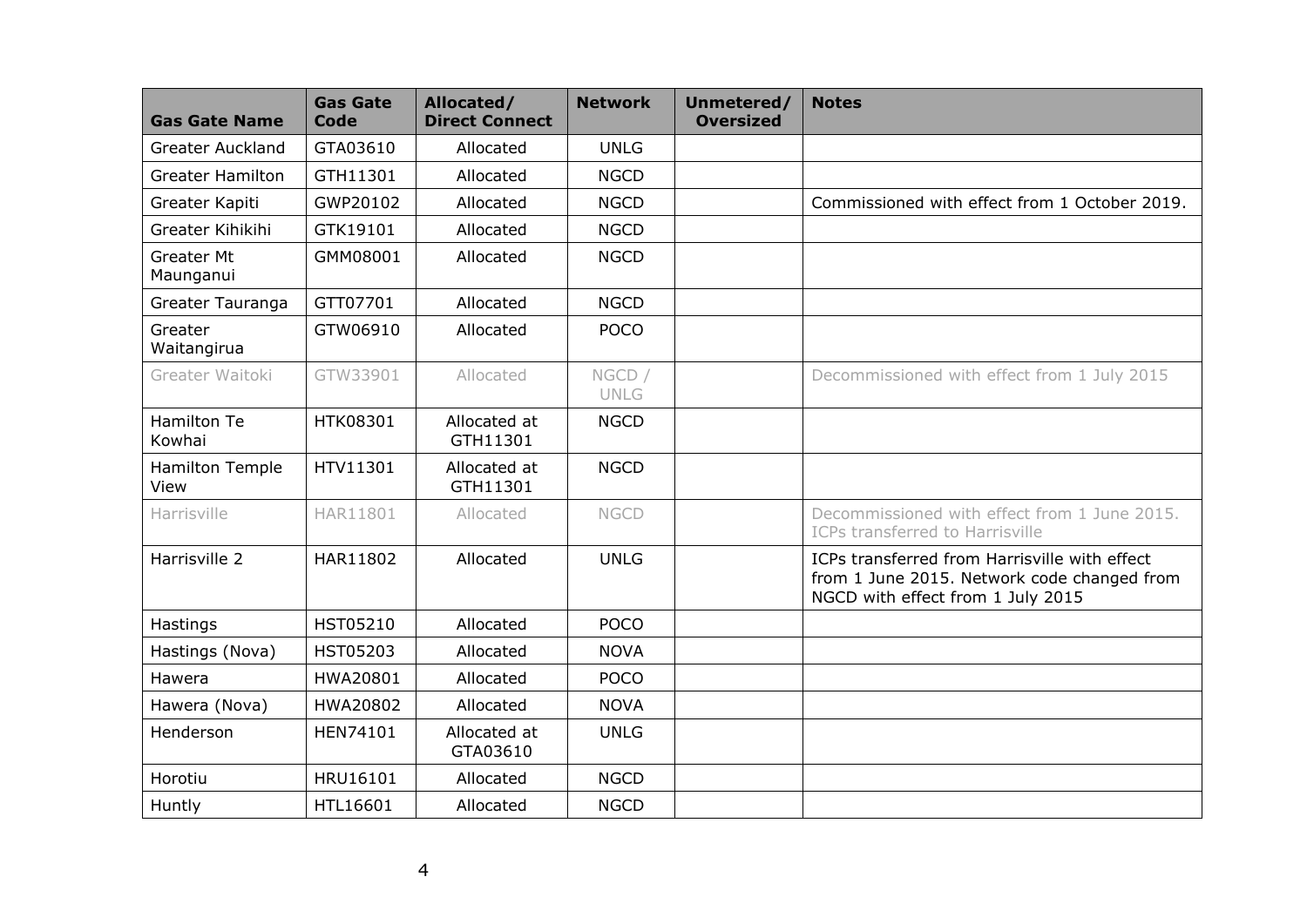| <b>Gas Gate Name</b>             | <b>Gas Gate</b><br><b>Code</b> | Allocated/<br><b>Direct Connect</b> | <b>Network</b> | Unmetered/<br><b>Oversized</b> | <b>Notes</b> |
|----------------------------------|--------------------------------|-------------------------------------|----------------|--------------------------------|--------------|
| Hunua                            | HUN15301                       | Allocated                           | <b>UNLG</b>    |                                |              |
| Hunua (Nova)                     | HUN15302                       | Allocated                           | <b>NOVA</b>    |                                |              |
| Hunua 3                          | HUN15303                       | Direct connect                      | <b>VCTX</b>    |                                |              |
| Inglewood                        | IGW11901                       | Allocated                           | <b>POCO</b>    |                                |              |
| Kaimiro Mixing<br><b>Station</b> | KAI07602                       | Direct connect                      | <b>VCTX</b>    |                                |              |
| Kairanga                         | KRG24101                       | Allocated                           | <b>POCO</b>    |                                |              |
| Kaitoke                          | KTK23901                       | Direct connect                      | <b>VCTX</b>    |                                |              |
| Kakariki                         | KKI23701                       | Allocated                           | <b>POCO</b>    |                                |              |
| Kaponga                          | KPA12401                       | Allocated                           | <b>POCO</b>    |                                |              |
| Kapuni                           | KAP09612                       | <b>Direct Connect</b>               | <b>VCTX</b>    |                                |              |
| Kapuni (Lactose)                 | KAP12901                       | Allocated                           | <b>POCO</b>    |                                |              |
| Kauri DF                         | KUR33601                       | Direct connect                      | <b>VCTX</b>    |                                |              |
| Kawerau                          | KAW04405                       | Allocated                           | <b>NGCD</b>    |                                |              |
| Kawerau (ex-<br>Caxton)          | KAW04410                       | Direct connect                      | <b>NGCD</b>    |                                |              |
| Kawerau (ex-<br>Tasman)          | KAW04411                       | Direct connect                      | <b>NGCD</b>    |                                |              |
| Kihikihi (Te<br>Awamutu)         | KIH19101                       | Allocated at<br>GTK19101            | <b>NGCD</b>    |                                |              |
| Kingseat                         | KIG16801                       | Allocated                           | <b>UNLG</b>    |                                |              |
| Kinleith                         | KIN02601                       | Allocated                           | <b>NGCD</b>    |                                |              |
| Kinleith (CHH mill)              | KIN04310                       | Direct connect                      | <b>VCTX</b>    |                                |              |
| Kiwitahi 1<br>(Peroxide)         | KIW34201                       | Direct connect                      | <b>VCTX</b>    |                                |              |
| Kiwitahi 2                       | KIW34202                       | Allocated                           | <b>NGCD</b>    |                                |              |
| Kuku                             | KUK22401                       | Allocated                           | <b>NGCD</b>    | Unmetered                      |              |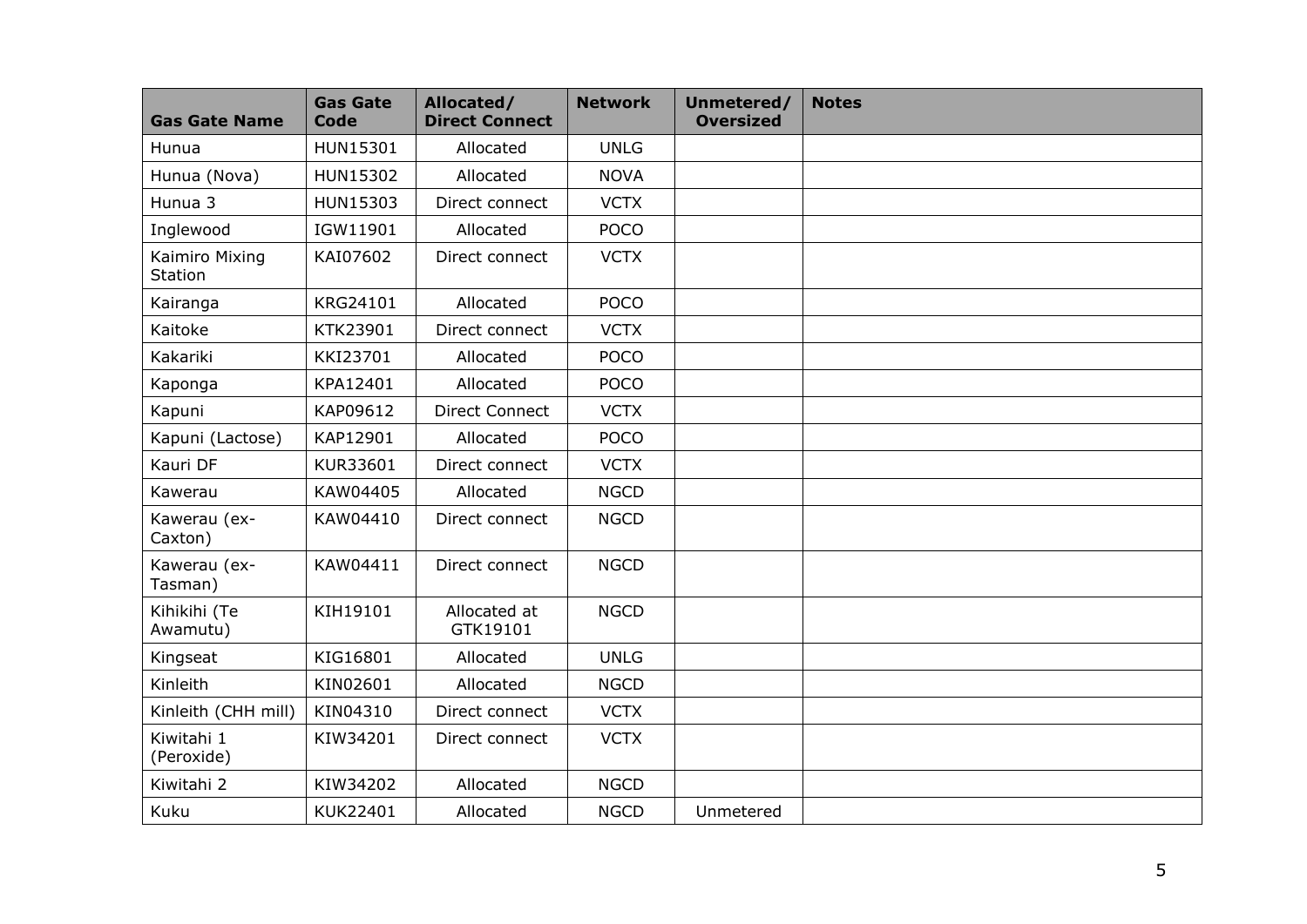| <b>Gas Gate Name</b> | <b>Gas Gate</b><br>Code | Allocated/<br><b>Direct Connect</b> | <b>Network</b> | Unmetered/<br><b>Oversized</b> | <b>Notes</b>                                  |
|----------------------|-------------------------|-------------------------------------|----------------|--------------------------------|-----------------------------------------------|
| Kupe                 | KUP37503                | Direct connect                      | <b>VCTX</b>    |                                |                                               |
| Lake Alice           | LAB20201                | Allocated                           | <b>GNET</b>    |                                |                                               |
| Levin                | LVN24401                | Allocated                           | <b>POCO</b>    |                                |                                               |
| Lichfield DF         | LCF20010                | Direct connect                      | <b>VCTX</b>    |                                |                                               |
| Lichfield 2          | LCF20011                | Direct connect                      | <b>VCTX</b>    |                                |                                               |
| Longburn             | LNB24301                | Allocated                           | <b>POCO</b>    |                                |                                               |
| Manaia               | MNA23402                | Allocated                           | <b>POCO</b>    |                                |                                               |
| Mangaroa             | MNG34001                | Direct connect                      | <b>VCTX</b>    |                                |                                               |
| Mangatainoka         | MGK05401                | Direct connect                      | <b>POCO</b>    |                                |                                               |
| Mangorei             | MEI39010                | <b>Direct Connect</b>               | <b>VCTX</b>    |                                | Commissioned with effect from 14 October 2019 |
| Marsden 1 (NZRC)     | MSD01801                | Direct connect                      | <b>VCTX</b>    |                                |                                               |
| Marsden 2            | MSD01802                | Direct connect                      | <b>NGCD</b>    |                                |                                               |
| Marton               | MTN23801                | Allocated                           | <b>GNET</b>    |                                |                                               |
| Matangi              | MTG17301                | Allocated                           | <b>NGCD</b>    |                                |                                               |
| Matapu               | MTP20601                | Allocated                           | <b>POCO</b>    | Unmetered                      |                                               |
| Maungaturoto DF      | MUT19001                | Direct connect                      | <b>VCTX</b>    |                                |                                               |
| Mokoia               | MOK35801                | Direct connect                      | <b>VCTX</b>    |                                |                                               |
| Morrinsville         | MRV16302                | Allocated                           | <b>NGCD</b>    |                                |                                               |
| Morrinsville DF      | MRV16301                | Direct connect                      | <b>NGCD</b>    |                                |                                               |
| Mt Maunganui         | MMU08001                | Allocated at<br>GMM08001            | <b>NGCD</b>    |                                |                                               |
| New Plymouth         | NPL12101                | Allocated                           | <b>POCO</b>    |                                |                                               |
| Ngaruawahia          | NGW14501                | Allocated                           | <b>NGCD</b>    |                                |                                               |
| Oakleigh             | OAK18601                | N/A                                 | <b>NGCD</b>    | Unmetered                      | Decommissioned with effect from 1 Oct 2013    |
| Oakura               | OKU16701                | Allocated                           | <b>POCO</b>    |                                |                                               |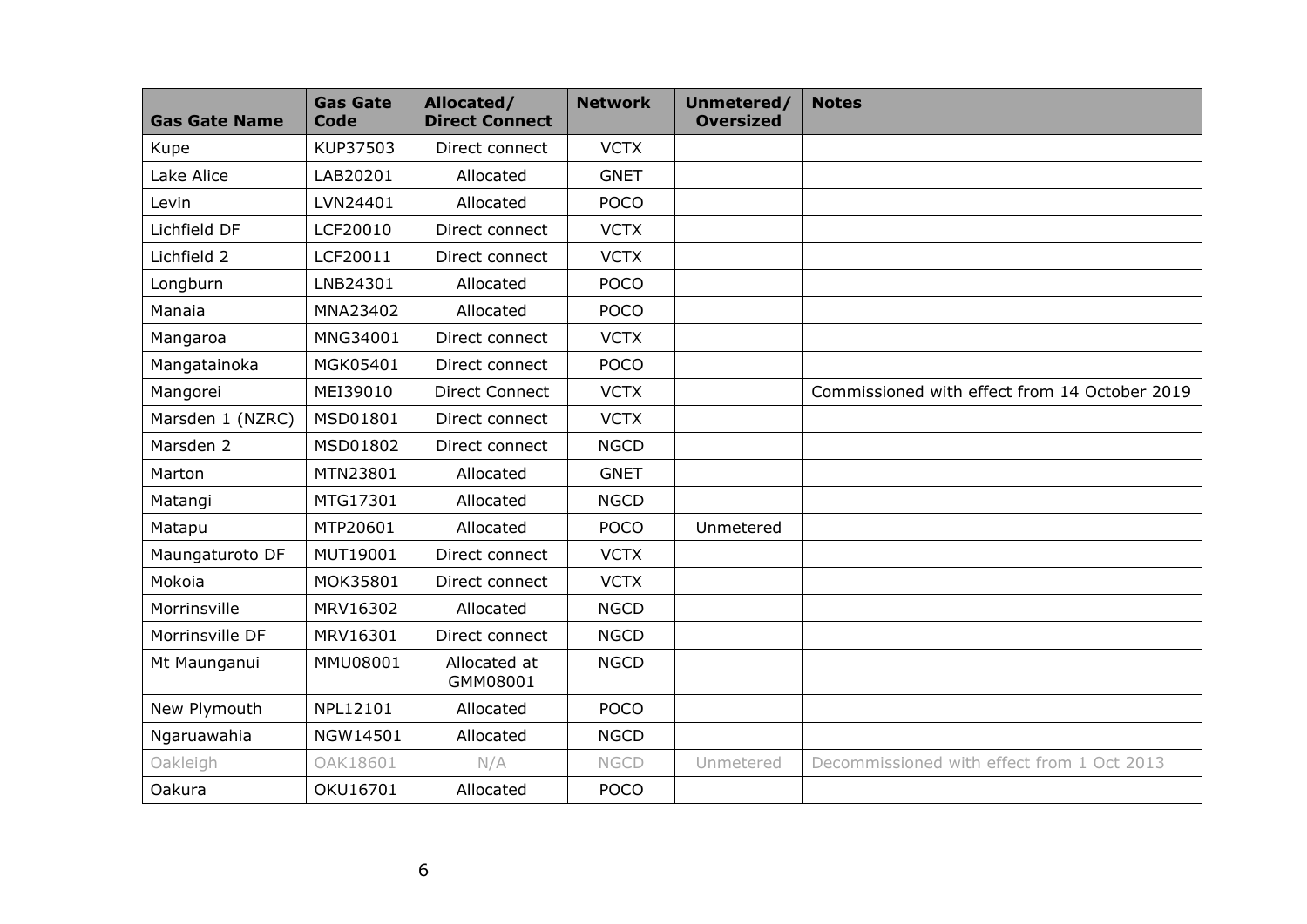| <b>Gas Gate Name</b>       | <b>Gas Gate</b><br>Code | Allocated/<br><b>Direct Connect</b> | <b>Network</b> | Unmetered/<br><b>Oversized</b> | <b>Notes</b>                                                                  |
|----------------------------|-------------------------|-------------------------------------|----------------|--------------------------------|-------------------------------------------------------------------------------|
| Okajawa                    | OKW23401                | Direct connect                      | <b>VCTX</b>    |                                | Decommissioned with effect from 30 September<br>2018                          |
| Okato                      | OKA13201                | Allocated                           | <b>POCO</b>    |                                |                                                                               |
| <b>Okoroire Springs</b>    | OKS32801                | Allocated                           | <b>NGCD</b>    | Unmetered                      |                                                                               |
| Opotiki                    | OPO32001                | Allocated                           | <b>NGCD</b>    |                                |                                                                               |
| Opunake                    | OPK13001                | Allocated                           | <b>POCO</b>    |                                |                                                                               |
| Oroua Downs                | ORD24701                | Allocated                           | <b>POCO</b>    |                                |                                                                               |
| Otahuhu B Power<br>Station | OTB00301                | Direct connect                      | <b>VCTX</b>    |                                | Decommissioned with effect from 31 January<br>2016                            |
| Otaki                      | OTA22601                | Allocated                           | <b>NGCD</b>    |                                |                                                                               |
| Otorohanga                 | OTO14101                | Allocated                           | <b>NGCD</b>    |                                |                                                                               |
| Paekakariki                | PAE23001                | N/A                                 | <b>NGCD</b>    |                                | Decommissioned with effect from 1 July 2010                                   |
| Pahiatua                   | PHT04901                | Allocated                           | <b>POCO</b>    |                                |                                                                               |
| Pahiatua DF                | PHT04902                | <b>Direct Connect</b>               | <b>VCTX</b>    |                                |                                                                               |
| <b>Palmerston North</b>    | PLN24201                | Allocated                           | <b>POCO</b>    |                                |                                                                               |
| Papakura                   | PAP06610                | Allocated at<br>GTA03610            | <b>UNLG</b>    |                                | ICPs transferred from Papakura B with effect<br>from 1 July 2015              |
| Papakura 3                 | PAP06603                | N/A                                 | <b>NGCD</b>    |                                | Decommissioned with effect from 1 Sep 2011.<br>ICPs transferred to Papakura B |
| Papakura B                 | PAP06604                | Allocated at<br>GTA03610            | <b>NGCD</b>    |                                | Decommissioned with effect from 1 July 2015.<br>ICPs transferred to Papakura  |
| Papamoa                    | PPA33201                | Allocated at<br>GMM08001            | <b>NGCD</b>    |                                |                                                                               |
| Papamoa 2                  | PPA33202                | Allocated at<br>GMM08001            | <b>NGCD</b>    |                                | Allocated at GMM08001 with effect 1 August<br>2017                            |
| Paraparaumu                | PAU20101                | Allocated at<br>GWP20102            | <b>NGCD</b>    |                                | Allocated at GWP20102 with effect 1 October<br>2019                           |
| Patea                      | PTA20901                | Allocated                           | <b>POCO</b>    |                                |                                                                               |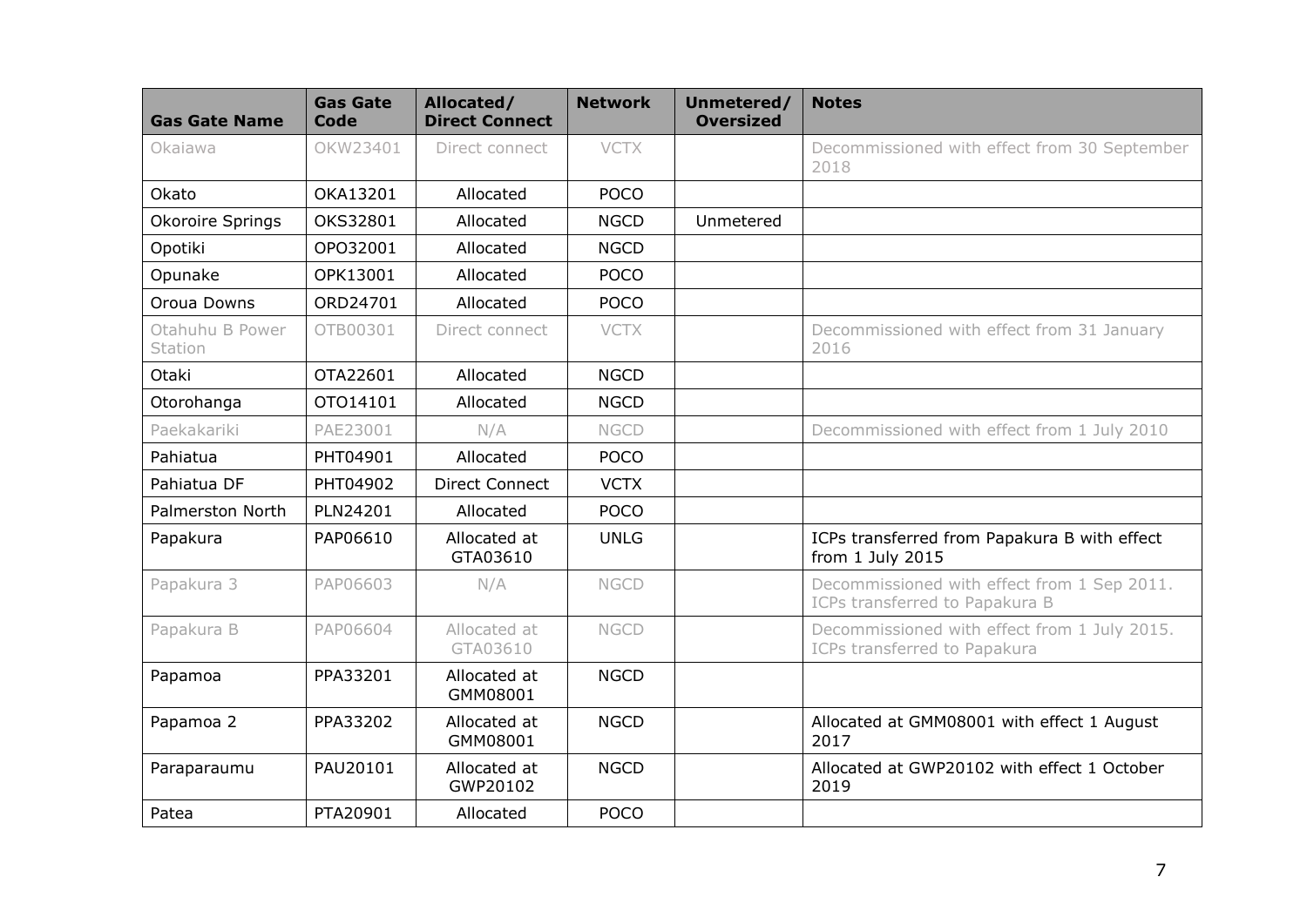| <b>Gas Gate Name</b>                | <b>Gas Gate</b><br><b>Code</b> | Allocated/<br><b>Direct Connect</b> | <b>Network</b> | Unmetered/<br><b>Oversized</b> | <b>Notes</b>                                       |
|-------------------------------------|--------------------------------|-------------------------------------|----------------|--------------------------------|----------------------------------------------------|
| Pauatahanui 1                       | PAH23201                       | Allocated at<br>GTW06901            | <b>POCO</b>    |                                |                                                    |
| Pauatahanui 2<br>(Horsefield)       | PAH23101                       | Allocated                           | <b>POCO</b>    |                                |                                                    |
| Pirongia                            | PIR31101                       | Allocated                           | <b>NGCD</b>    |                                |                                                    |
| Pukekohe                            | <b>PUK04201</b>                | Allocated                           | <b>UNLG</b>    |                                |                                                    |
| Pungarehu 1                         | PGU13101                       | Allocated                           | <b>POCO</b>    | Unmetered                      |                                                    |
| Pungarehu 2                         | PGH15901                       | Allocated                           | <b>POCO</b>    |                                |                                                    |
| Putaruru                            | PTR32601                       | Allocated                           | <b>NGCD</b>    |                                |                                                    |
| Pyes Pa                             | PYE36601                       | Allocated at<br>GTT07701            | <b>NGCD</b>    |                                |                                                    |
| Rainbow Mountain                    | RBM03101                       | N/A                                 | <b>NGCD</b>    |                                | Decommissioned with effect from 1 Jun 2010         |
| Ramarama                            | RAM15201                       | Allocated                           | <b>UNLG</b>    |                                |                                                    |
| Rangiuru                            | RAG33401                       | Direct connect                      | <b>VCTX</b>    |                                |                                                    |
| Reporoa                             | RPR30801                       | Allocated                           | <b>NGCD</b>    |                                |                                                    |
| Rotorua                             | ROT08101                       | Allocated                           | <b>NGCD</b>    |                                |                                                    |
| Southdown Power<br>Station          | SDN00101                       | Direct connect                      | <b>VCTX</b>    |                                | Decommissioned with effect from 31 January<br>2016 |
| Stratford                           | STR10201                       | Allocated                           | <b>POCO</b>    |                                |                                                    |
| Stratford 2                         | STR00521                       | Direct connect                      | <b>VCTX</b>    |                                |                                                    |
| Stratford 3                         | STR00501                       | N/A                                 | <b>VCTX</b>    |                                | Decommissioned with effect from 2 October<br>2013  |
| Stratford 3<br>Delivery Point       | STR00511                       | Direct connect                      | <b>VCTX</b>    |                                |                                                    |
| Takapau                             | TKP05101                       | Allocated                           | <b>POCO</b>    |                                |                                                    |
| Taranaki<br>Combined Cycle<br>(TCC) | <b>TCC00201</b>                | Direct connect                      | <b>VCTX</b>    |                                |                                                    |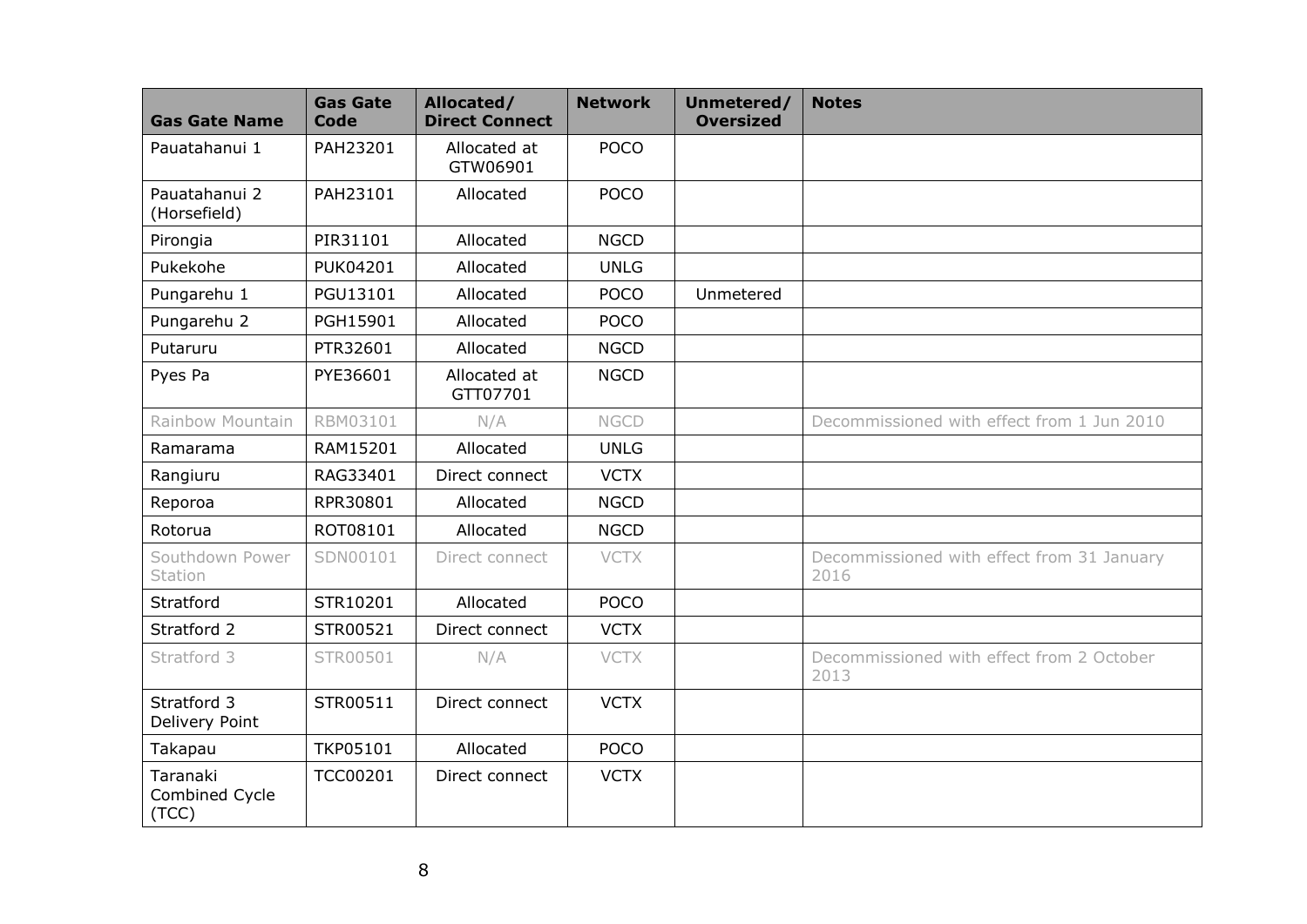| <b>Gas Gate Name</b>             | <b>Gas Gate</b><br><b>Code</b> | Allocated/<br><b>Direct Connect</b> | <b>Network</b> | Unmetered/<br><b>Oversized</b> | <b>Notes</b>                                                                     |
|----------------------------------|--------------------------------|-------------------------------------|----------------|--------------------------------|----------------------------------------------------------------------------------|
| Tatuanui DF                      | TAT16401                       | Direct connect                      | <b>VCTX</b>    |                                |                                                                                  |
| Taupo                            | TAU07001                       | Allocated                           | <b>NGCD</b>    |                                |                                                                                  |
| Tauranga                         | TRG07701                       | Allocated at<br>GTT07701            | <b>NGCD</b>    |                                |                                                                                  |
| Tawa A                           | TWA35610                       | Allocated                           | <b>POCO</b>    |                                |                                                                                  |
| Tawa B (Nova)                    | TWB24810                       | Allocated                           | <b>NOVA</b>    |                                |                                                                                  |
| Te Awamutu DF                    | TAC31001                       | Direct connect                      | <b>VCTX</b>    |                                |                                                                                  |
| Te Awamutu North                 | TAW31004                       | Allocated at<br>GTK19101            | <b>NGCD</b>    |                                | In OATIS the meter ID for this gas gate is<br>9931004                            |
| Te Horo                          | THO22701                       | Allocated                           | <b>NGCD</b>    | Unmetered                      |                                                                                  |
| Te Kuiti North                   | <b>TKN17001</b>                | Allocated                           | <b>NGCD</b>    |                                |                                                                                  |
| Te Kuiti South                   | <b>TKS17401</b>                | Allocated                           | <b>NGCD</b>    |                                |                                                                                  |
| Te Puke                          | TPK33301                       | Allocated                           | <b>NGCD</b>    |                                |                                                                                  |
| Te Rapa<br>Cogeneration<br>Plant | TRC02003                       | Direct connect                      | <b>VCTX</b>    |                                |                                                                                  |
| Te Teko                          | TTK30601                       | Allocated                           | <b>NGCD</b>    | Oversized                      |                                                                                  |
| Tirau                            | TIR33502                       | Allocated                           | <b>NGCD</b>    |                                |                                                                                  |
| <b>Tirau DF</b>                  | TIR33501                       | Direct connect                      | <b>NGCD</b>    |                                |                                                                                  |
| Tokoroa                          | <b>TKR19701</b>                | Allocated                           | <b>NGCD</b>    |                                |                                                                                  |
| Tuakau                           | <b>TUK06501</b>                | Allocated                           | <b>UNLG</b>    |                                | Decommissioned with effect from 1 November<br>2014. ICPs transferred to Tuakau 2 |
| Tuakau 2                         | <b>TUK06502</b>                | Allocated                           | <b>UNLG</b>    |                                | ICPs transferred from Tuakau with effect from 1<br>November 2014                 |
| Waikanae                         | <b>WAK22801</b>                | Allocated                           | <b>NGCD</b>    |                                | Decommissioned with effect from 1 April 2015.<br>ICPs transferred to Waikanae 2  |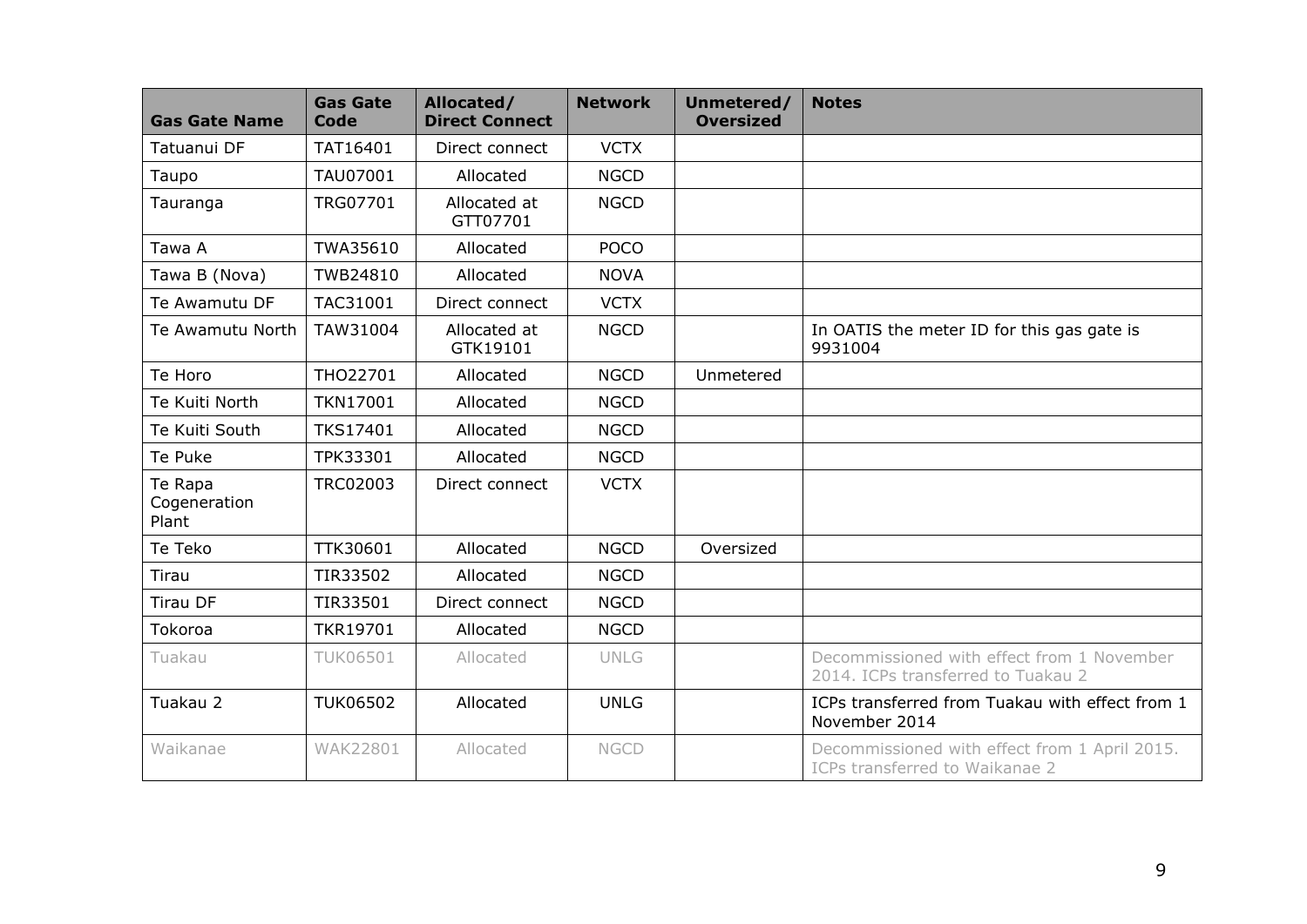| <b>Gas Gate Name</b> | <b>Gas Gate</b><br>Code | Allocated/<br><b>Direct Connect</b> | <b>Network</b> | Unmetered/<br><b>Oversized</b> | <b>Notes</b>                                                                                                                    |
|----------------------|-------------------------|-------------------------------------|----------------|--------------------------------|---------------------------------------------------------------------------------------------------------------------------------|
| Waikanae 2           | WAK22802                | Allocated at<br>GWP20102            | <b>NGCD</b>    |                                | ICPs transferred from Waikanae with effect from<br>1 April 2015. Allocated at GWP20102 with effect<br>from 1 October 2019       |
| Waikeria             | <b>WKE19201</b>         | Direct connect                      | <b>NGCD</b>    |                                |                                                                                                                                 |
| Waikumete            | WKM17701                | Allocated at<br>GTA03610            | <b>UNLG</b>    |                                |                                                                                                                                 |
| Waitangirua          | WTG06910                | Allocated at<br>GTW06910            | <b>POCO</b>    |                                |                                                                                                                                 |
| Waitara              | WTR12001                | Allocated                           | <b>POCO</b>    |                                |                                                                                                                                 |
| Waitoa               | WTA16501                | Allocated                           | <b>NGCD</b>    |                                |                                                                                                                                 |
| Waitoki              | WTK33901                | Allocated                           | <b>UNLG</b>    |                                | ICPs transferred from Waitoki B with effect from<br>1 July 2015. Network code changed from NGCD<br>with effect from 1 July 2015 |
| Waitoki B            | WTK33902                | Allocated at<br>GTW33901            | <b>UNLG</b>    |                                | Decommissioned with effect from 1 July 2015.<br>ICPs transferred to Waitoki                                                     |
| Waitotara            | WTT20301                | Allocated                           | <b>GNET</b>    |                                |                                                                                                                                 |
| Waiuku               | WKU16901                | Allocated                           | <b>NGCD</b>    |                                | Commissioned with effect 7 June 2019                                                                                            |
| Wanganui             | WAG21501                | Allocated                           | <b>GNET</b>    |                                |                                                                                                                                 |
| Warkworth            | WRK18901                | Allocated                           | <b>UNLG</b>    |                                | Network code changed from NGCD with effect<br>from 1 July 2015                                                                  |
| Waverley             | WVY23601                | Allocated                           | <b>POCO</b>    |                                |                                                                                                                                 |
| Wellsford            | WEL18301                | Allocated                           | <b>UNLG</b>    | Unmetered                      | Network code changed from NGCD with effect<br>from 1 July 2015                                                                  |
| Westfield            | WST03610                | Allocated at<br>GTA03610            | <b>UNLG</b>    |                                |                                                                                                                                 |
| Whakatane            | WHK32101                | Allocated                           | <b>NGCD</b>    |                                |                                                                                                                                 |
| Whangarei            | <b>WHG07501</b>         | Allocated                           | <b>NGCD</b>    |                                |                                                                                                                                 |